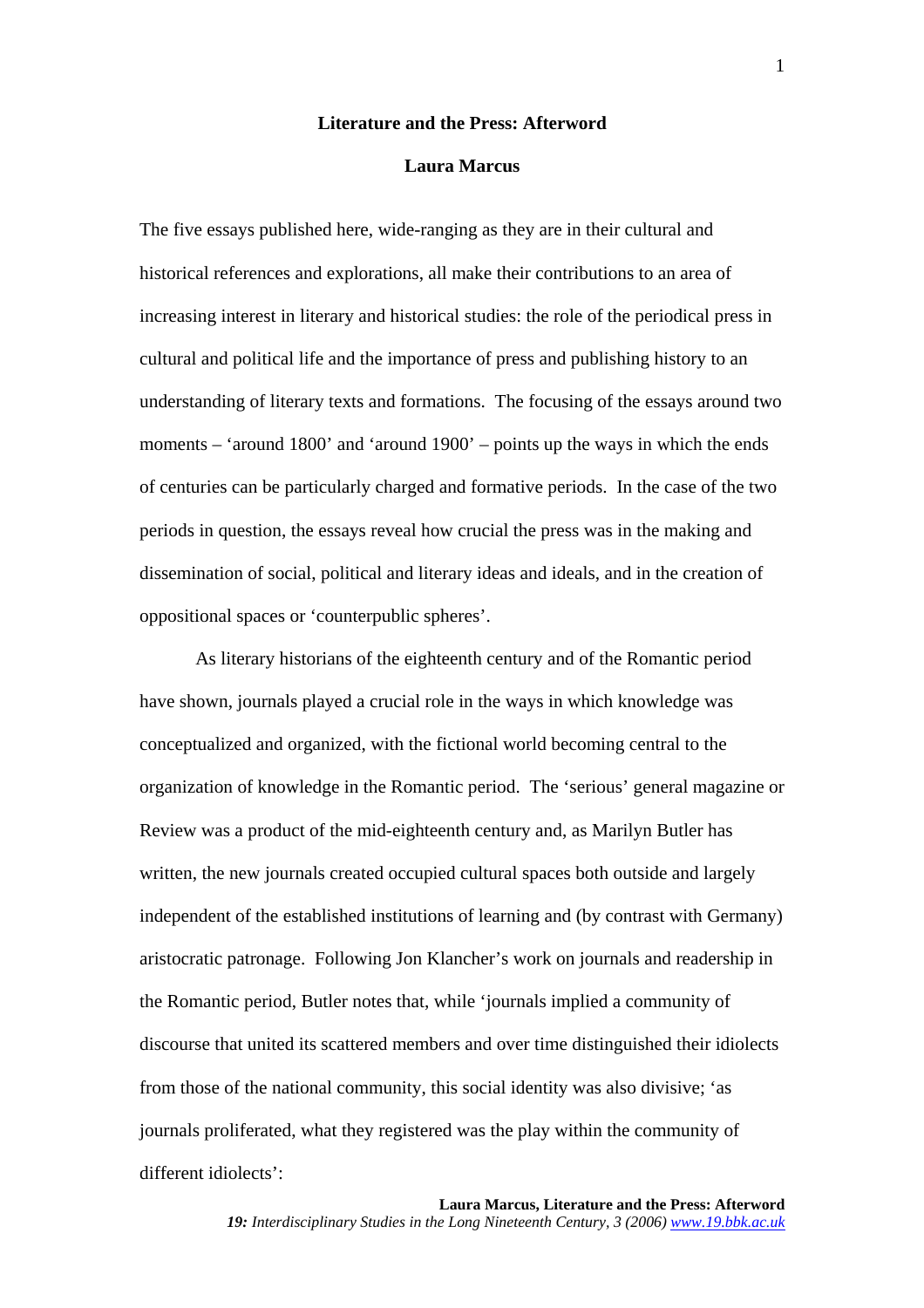Journals provided a notional "public sphere" deeply compromised from the start, since the egalitarian relationship of writer and reader and the classless status claimed for the reader were always sharply contradicted by the real world of widely unequal incomes, rank and power. In the very period in which "discourse" took on definition and offered itself as a subject for analysis, it was foregrounding, as Klancher shows, its own instability. Beguiling the reader with the pleasures and rewards of knowledge, the journals' mode of presenting knowledge – fragmentary, arbitrary, selective, contested, could never satisfy the more intoxicating promises of enlightenment.  $1$ 

The war with revolutionary France that began in 1793 spelt an end to the hopes for reform of the Dissenters who were the owners and editors of the major 'literary' journals 'around 1800': the *Monthly Review*, the *Critical Review*, the *English Review* and the *Analytical Review*. Support for liberal causes became not only marginalized and counter-cultural but also increasingly identified, in negative ways, with literary culture, producing a profound effect on the literary figures of the period.

**Laura Marcus, Literature and the Press: Afterword**  These dimensions of literature and the press at the end of the eighteenth century are explored in the essays published here by Luisa Calé and Felicity James. While Matthew Beaumont analyses the visual iconography used on the cover of the 1890s feminist paper *Shafts*, Calé opens up the significance of visual satire in the anti-Jacobin representations of the radical press, and the production of 'a coherent agency of sedition'. She also explores, through the case study of Joseph Priestley's *Theological Repository*, the implications of pseudonymity and anonymity in ways that bear not only on the journals of the period she discusses, but also on those at the turn of the nineteenth and twentieth centuries. 'Pseudonyms', she argues, 'mark the threshold of the periodical sphere', while anonymity 'tells us that the sphere of periodicals has its own rules; it is a free space where arguments should run for *19: Interdisciplinary Studies in the Long Nineteenth Century, 3 (2006) www.19.bbk.ac.uk*

2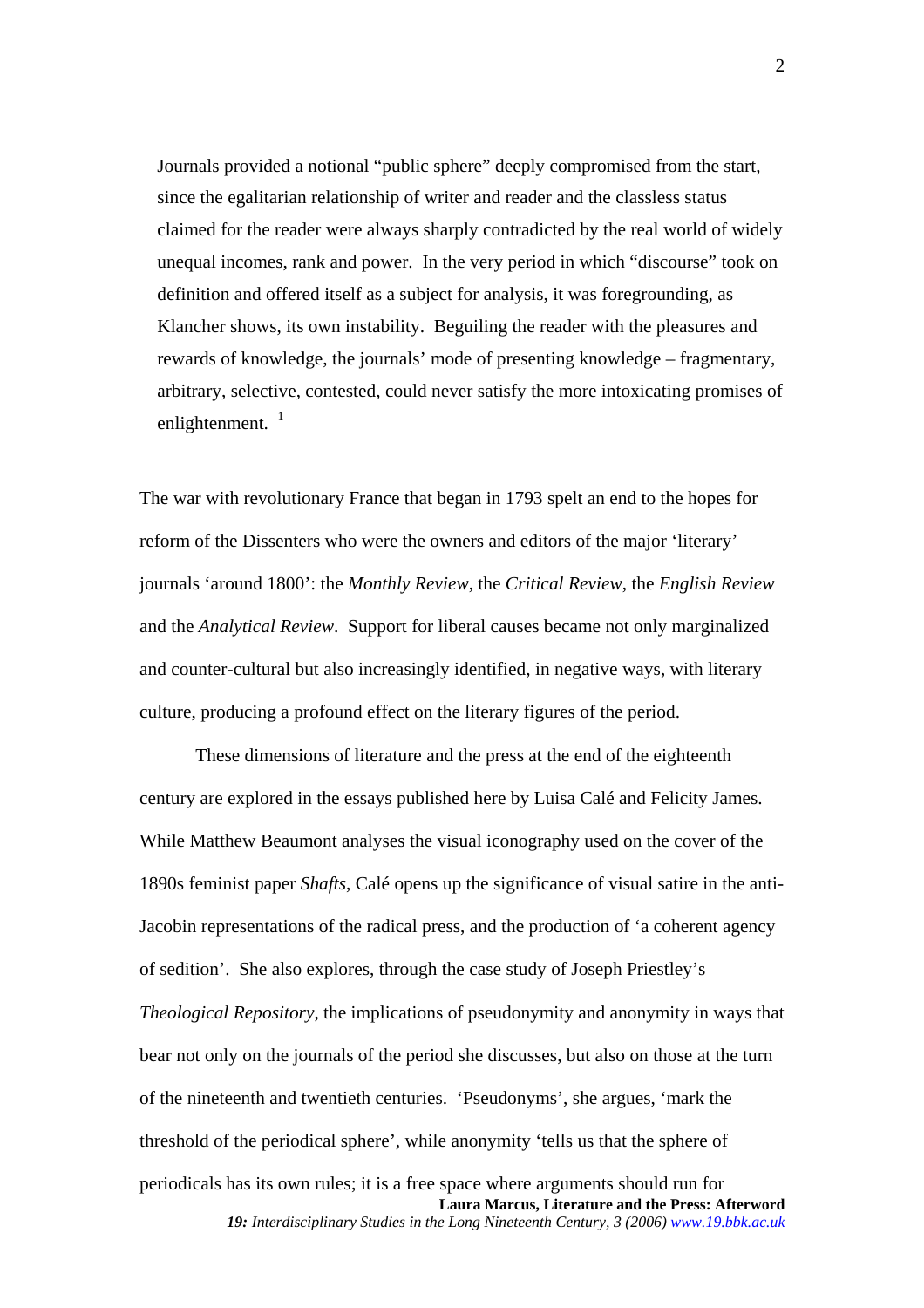themselves'. At the same time, the adoption of names provided necessary protection in a politically troubled period. Her researches into authorship and signature, anonymity and pseudonymity, open up 'the perfomativity and theatricality of public utterance', as well as the fraught nature of oppositional writing.

Felicity James' 'Writing in Dissent: Coleridge and the Poetry of the *Monthly Magazine*' contributes in significant ways to the periodizing theme of the essays published here, as James shows how the *Monthly* was Janus-faced in its temporalities, looking both backwards to earlier eighteenth-century periodical modes – including 'earlier models of friendship, exchange and sociability' – while engaging emphatically with the debates of the 1790s. She also addresses a number of themes and preoccupations that run throughout all the essays and which have striking relevance to both the historical periods under discussion: the relationship between the individual and the periodical voice; the dangers attendant upon dissident writing; the role of literature and the literary in the periodical press; and the concept of the 'public sphere', including the re-reading and revising of its most influential formulations in the work of Jurgen Habermas.

The period from 1890 to the beginning of World War One in Britain also saw intense activity in relation to politics and the press. As Mark Morrison and others have shown, socialists and anarchists, observing the enormous expansion of the commercial press, and adducing from it the increasing activity of the Liberal and Conservative parties, saw the creation of their own presses as the most effective political move. The Independent Labour Party financed sixty-eight papers between 1893 and 1910, while syndicalists and anarchists produced at least twenty-five anarchist papers from 1890-1910, forming the Metropolitan Co-Operative Printing Works to print the major anarchist papers and to avoid prosecution for sedition. The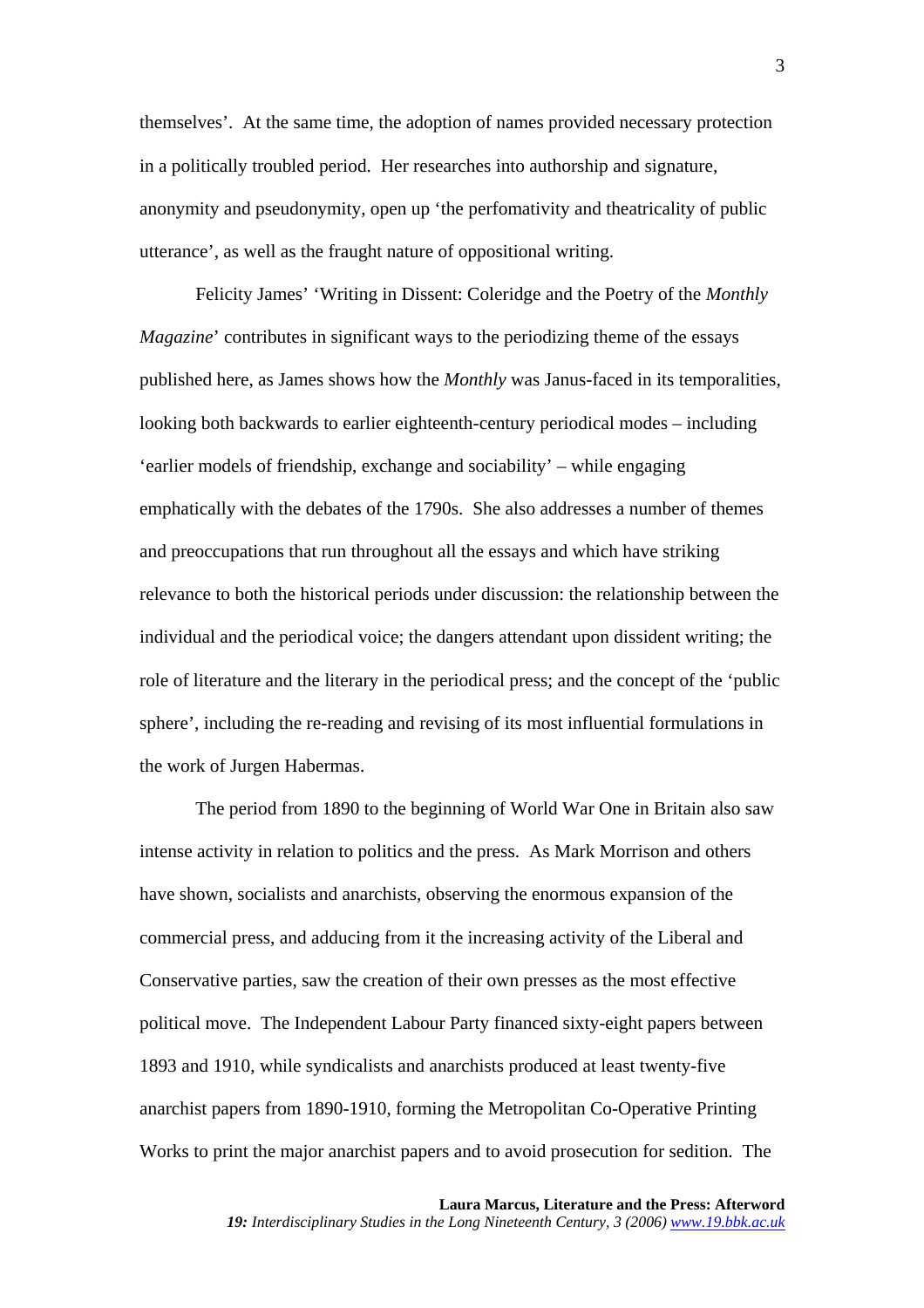suffrage cause found its most powerful voice in its journals, many of which, with their largely, and large, middle-class readerships, were substantially funded by commercial advertising revenues: in this context a highly complex relationship emerged between the new and oppositional periodical press and establishment and commercial culture.<sup>[2](#page-9-1)</sup> It is these contexts that framed the journals published 'around 1900', discussed in the three essays published here.

Matthew Beaumont, in his essay on the liberal-feminist newspaper *Shafts*, 'Influential Force: *Shafts* and the Diffusion of Knowledge at the Fin de Siècle', uses the iconography of the journal's cover – itself a form of advertising – to open up the question of the journal's self-image and its presentation to its readers. He further examines the ways in which germ theory, which had gained increasing scientific currency in the 1890s, was used as a metaphor in the pages of the paper to explore intellectual influences. As he notes, 'germs' has a dual meaning, referring both to 'microbes proliferating among unhealthy bodies' and 'seeds fructifying in healthy soil', and thus holding together the contradictory denotations of generation and of contamination. The word 'dissemination' is defined by the O.E.D. in terms which include 'dispersion, diffusion, promulgation, and a scattering or spreading abroad, as of a seed'. Its figurative meanings include 'to spread abroad, diffuse, promulgate (opinions, statements, knowledge)'. Beaumont uses the metaphor of 'the germ' (directly deployed by the Pre-Raphaelites in the title of their journal) to explore the spreading of ideas, pointing up the complexities of models of dissemination and diffusion in the late nineteenth century at a time when spiritualist ideas, encompassing models of the transmission of knowledge across boundaries, were a significant force. As he notes, the opposition, at the *fin de siècle*, between rationalism and irrationalism, enlightenment and anti-enlightenment, was an unstable one, with occultism and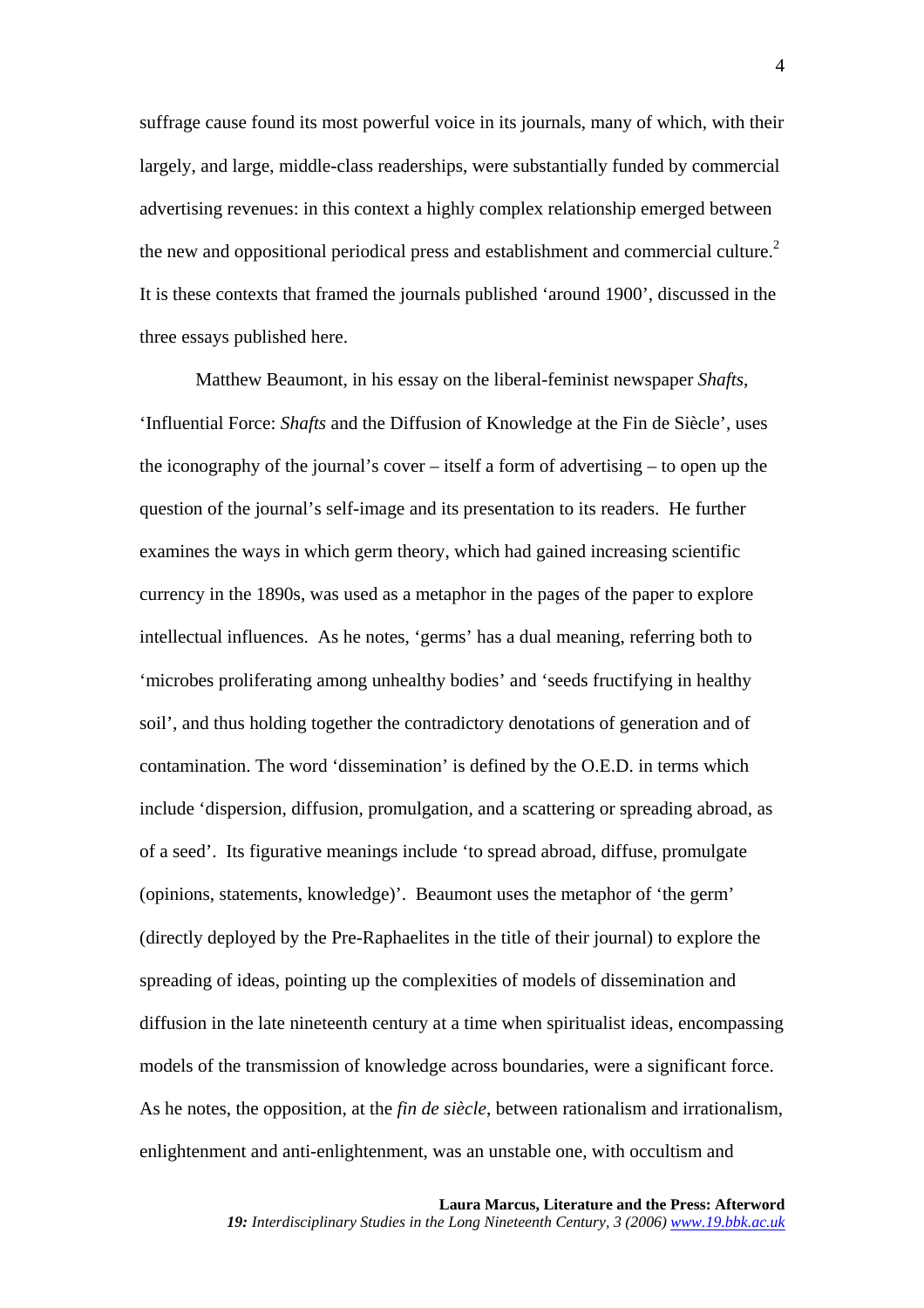psychical research deployed in the service of cultural transmission and communication.

The question of 'unofficial knowledge' and its diffusions bears interestingly on the upholding of enlightenment values (Beaumont notes the ways in which 'enlightenment' was redefined in 1890s contexts as an 'influential force' encompassing spiritual and physical as well as intellectual processes), the concepts of a 'public sphere' and the valorisation of 'disinterestedness' that governed many of the new journals in the first years of the twentieth century. Ford Madox Ford's *English Review* (founded in 1909) defined itself as an 'Enlightenment' journal, ' a general intelligencer', and was modelled on the *Mercure de France*, in a context in which France stood for Enlightenment. The editorial policy of Orage's *New Age*, which he took over in 1907, was also governed by models of eighteenth-century prose and of the public sphere in which the journal would operate, but at the same time revealed the very strong influences of Nietzsche, theosophy and philosophies of 'will' and 'ego'.

Such philosophies – of 'will', 'striving' and 'self-making' – were crucial to the cultural fraction of working-class, self-taught writers such as John Davidson and, a little later, Edwin Muir. They were also of central significance to women for whom the models of 'egoism' espoused by thinkers such as Nietzsche, Max Stirner and Otto Weininger (whose 1903 study *Sex and Character* was translated into English in 1906 and, for all its apparent misogyny, was profoundly important for many feminist thinkers) represented an escape from the ideological prison of feminine 'altruism'. It remains an open question, however, as to how the absolute elevation of 'ego' was to be related to the collective public space created and represented by the new journals.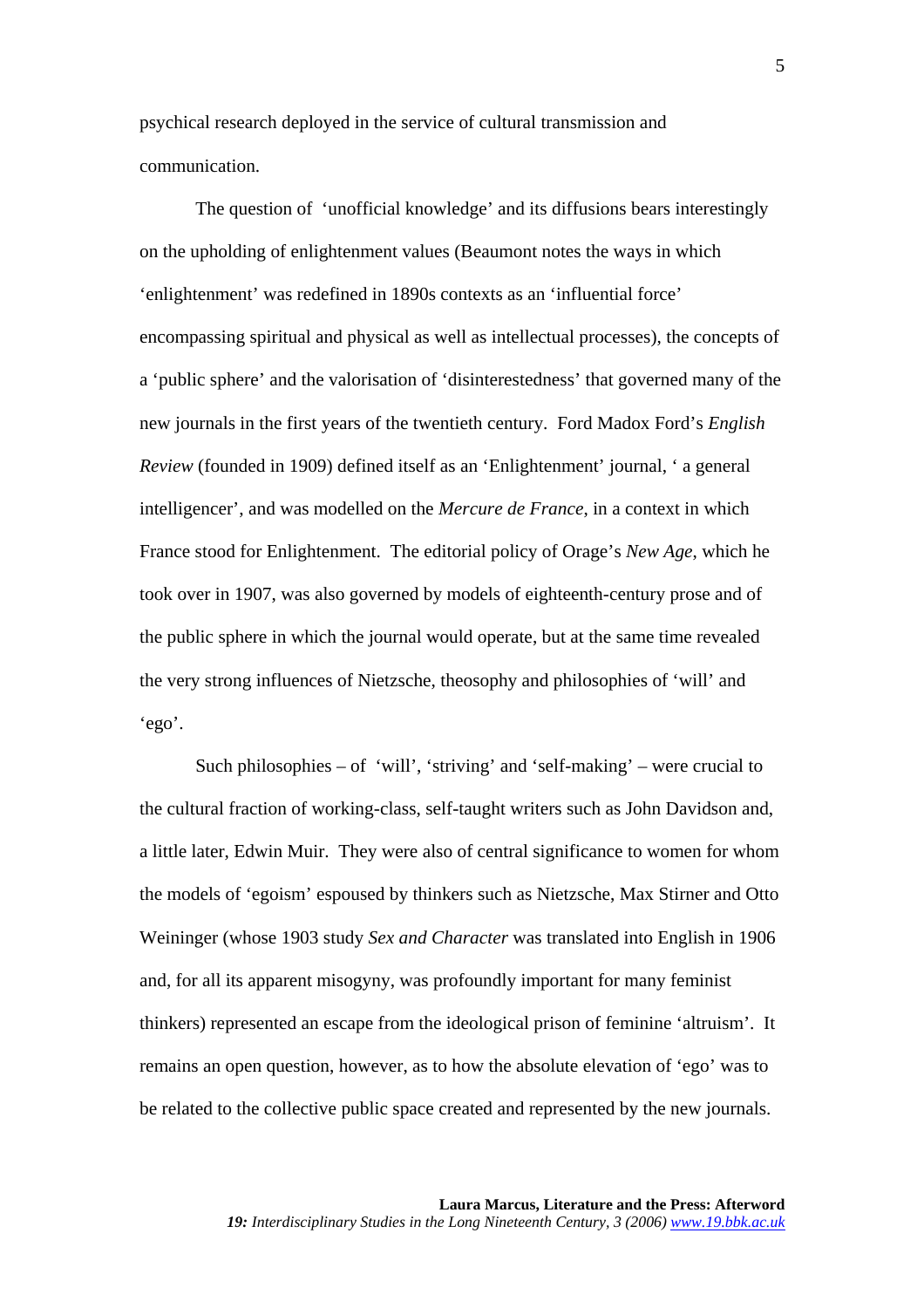We might also pause here to consider the ways in which issues of naming, authorship and pseudonymity, raised in such interesting ways in the two essays printed here on late eighteenth-century journals, recur in late nineteenth-century and early twentieth-century contexts.

 The changing names of journals, as a reflection of changed editorships, altered editorial policy or as a way of redefining the nature of a journal's readership, is a significant, and largely overlooked, dimension of press and publishing history, and late nineteenth- and early twentieth-century journals offer some striking examples. The 'free-lifer' Charles Daniel's journal, to which the novelist Dorothy Richardson contributed, began life in 1906 as *Crank*, becoming *Ye Crank* in 1907, and subsequently *Ye Crank and the Open Road*, finally ending up as *The Open Road*. *The New Age* was founded in 1894 as *The New Age*: *A Weekly Record of Culture, Social Service and Literary Life*, becoming, in 1895, *The New Age: A Journal for Thinkers and Workers* and in 1907, when A.R. Orage became Editor, *The New Age: an Independent Socialist Review of Politics, Literature and Art*: the term 'independent' in the last title indicates Orage's concern to differentiate his brand of socialism from that of the Fabians. Most strikingly, perhaps, Dora Marsden's *The Freewoman* of 1911 became *The New Freewoman* of 1913 and, in its final years (1914-1919), *The Egoist*.

 Names and naming are significant themes in the three essays on the 1890s published here. *The Anglo-Russian*, the title of one of the two journals examined in Carol Peaker's essay 'We are not Barbarians: Literature and the Russian Émigré Press in England, 1890-1905', provided a model of dialogue and conjunction and, at the same time, and in more complex ways, of double-voicing. It suggests the extent to which the project of the journal was to militate against English concepts of Russia as 'the primitive', while opening up the question of the ways in which the journal was to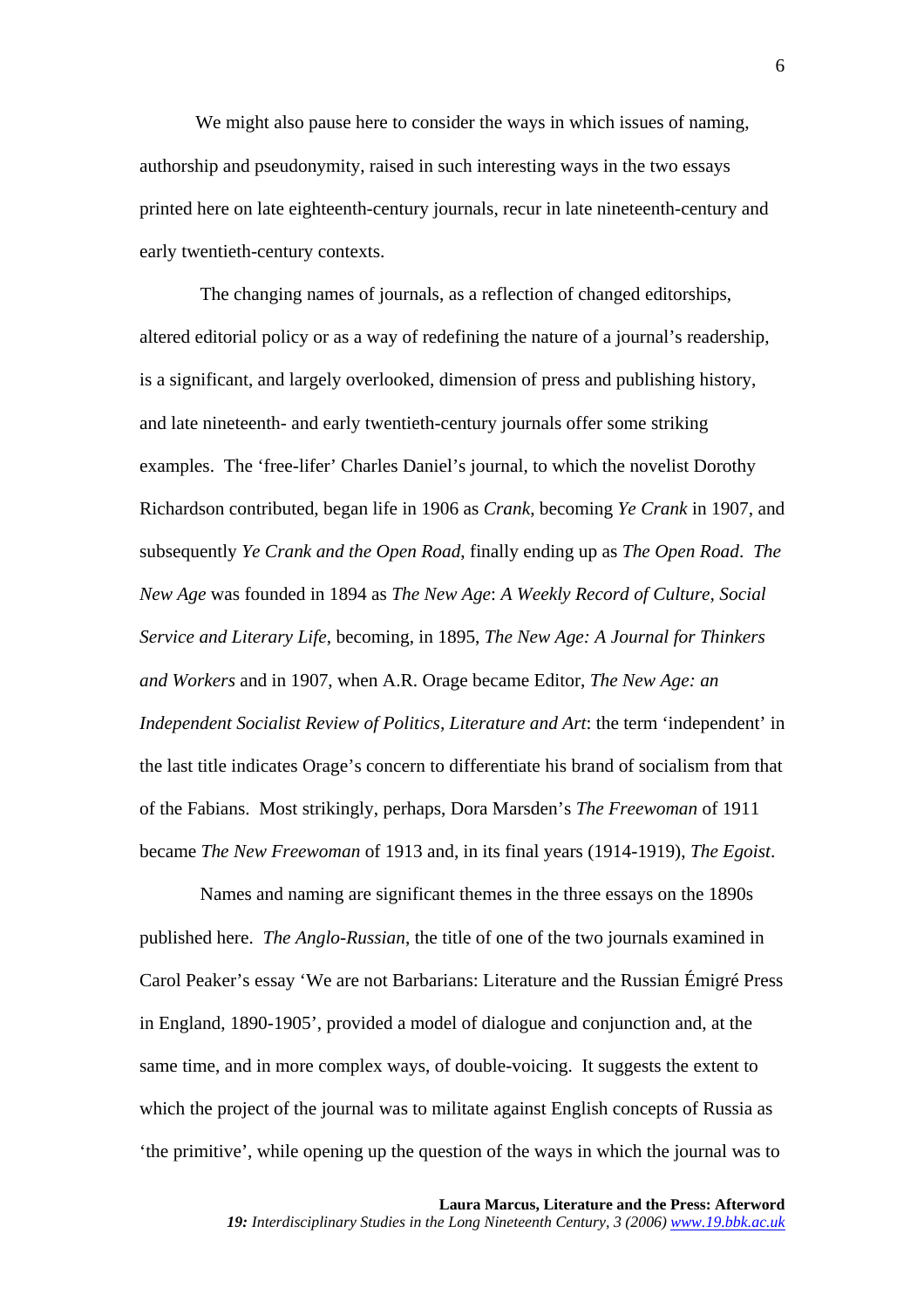speak to its Russian readers. A different version of the theme of the double voice emerges in Anne Humpherys 'The Journals that Did: Writing about Sex in the 1890s', in the discussion of the aliases adopted by Roland de Villiers/George Astor Singer, owner and editor of the *Free Review*, which became the *University Magazine and Free Review* and, in 1899, the *University Magazine*. Here the name-changes indicate the transgressive nature of the journal while, as Humpherys shows, the overlap of authors and subjects in the journals of the 1890s she discusses gives 'a sense of the shape of the virtual community of a free thought periodical response to the sexual problem'. At the same time, the silence in the periodicals on the question of the Wilde trials (by contrast with the extensive reportage in the daily press) indicates, in Laurel Brake's words, 'the extent of anxiety attaching to gender as a subject and the constraints on its discourses'.[3](#page-9-2)

More generally, the question of 'authorship' in the history of journalism comes to the fore, with debates over the respective effects of anonymous and signed journalism and the striking paradox, or perhaps logic, of charismatic editors combined with uncertainties about the authorial voice. The voice, or voices, might be anonymous, ventriloquized or seemingly multiple – the journalistic 'we' - while in fact stemming from a single source, raising complex questions of consensus and diversity. Orage apparently subscribed to the precept that a good editor never writes a line, but in fact he assumed a number of pseudonyms in the presentation of the *New Age* copy which he authored, and it would seem that he wrote a substantial part of the journal himself.

In a different but related context, the centrality of readers' voices crosses the permeable borders between authorship inside and outside a journal's parameters. *The Freewoman*, for example, set up discussion circles, an initiative to which Rebecca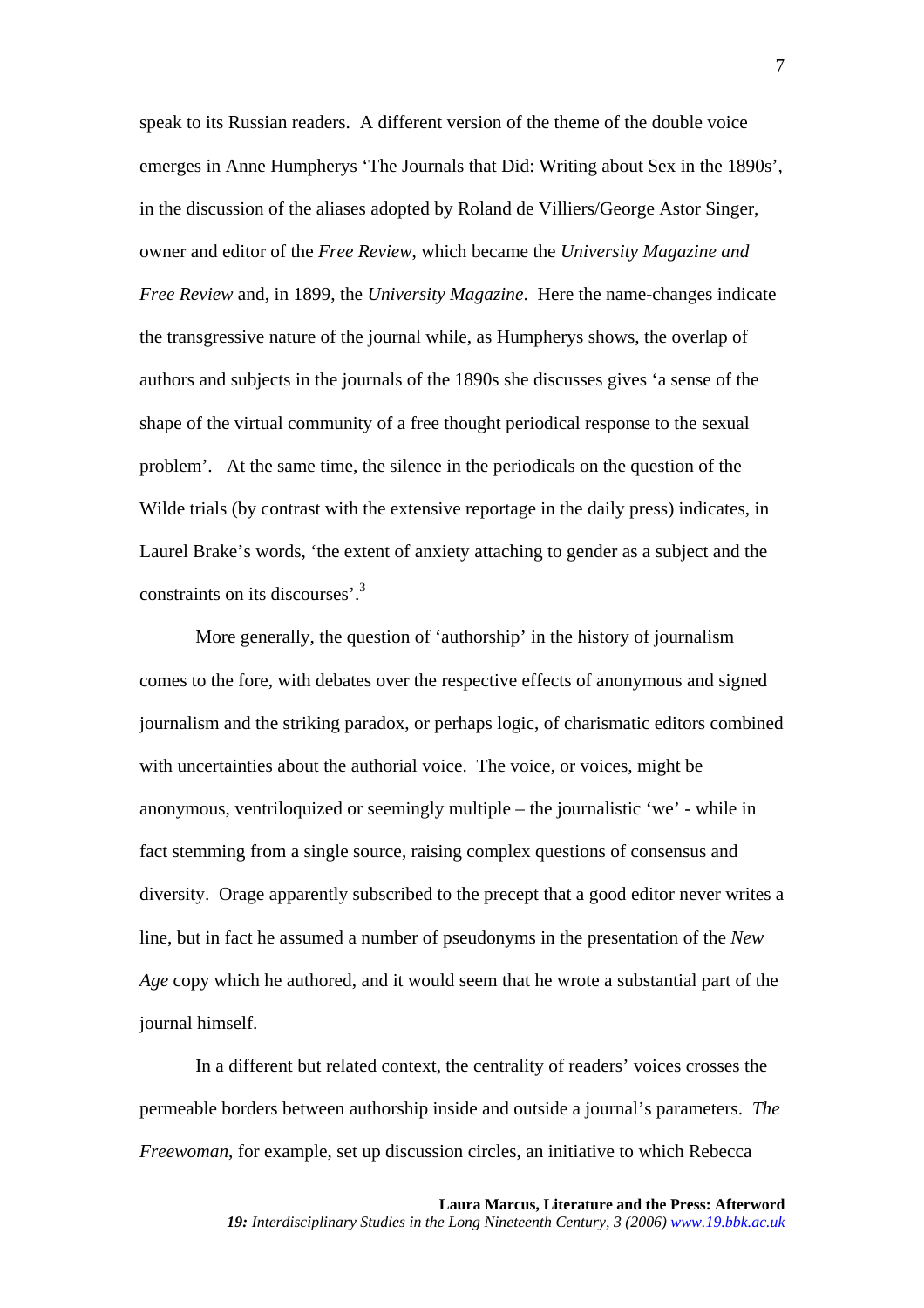West was central: participants would listen to a lecture, which would be published in the pages of the magazine, and then discuss the topic in print. The journal was increasingly dominated by its correspondence section, so that readers, as in the late eighteenth-century contexts discussed here, became writers and contributors. The nature and identity of a journal's 'authorship' was indeed dispersed and diffused.

The question of 'identities' arises in a further context in the 1890s and the early years of the twentieth-century: a period which saw the formation of the 'modern' disciplines, including sexology and psychoanalytic psychology, sociology, and literary studies. Journals played a highly significant role in these formations, with a strongly utopian cast to many of the turn of the century periodicals and magazines, committed to forms of anarchism, socialism, free union, or the planned society. Utopian thinking and writing also brought together the spheres of literature and sociology, with, as in the Romantic journals discussed earlier, imaginative literature playing a central, though at times contested, role in social and political thought. In the context of the Russian emigré journals, as Carol Peaker shows, the role of fiction and imaginative literature generally was to represent a Russian 'culture' which militated against the received images of its 'barbarism'.

Turgenev was the first Russian writer to be fully appreciated by English writers, though, as Lytton Strachey noted in an article in the *Spectator* in 1912, his reputation was subsequently diminished by the arrival of 'the giant figure of Tolstoy' on the literary scene.<sup>4</sup> Interest in Dostoevsky grew steadily from the first years of the twentieth century onwards. The Dostoevsky reception had in fact begun at the end of the nineteenth century in England, on a wave of interest in Russia, though he was not widely read until the translation of *The Brothers Karamazov* appeared in 1912. He was, in many ways, received and read as a 'modernist' rather than a nineteenth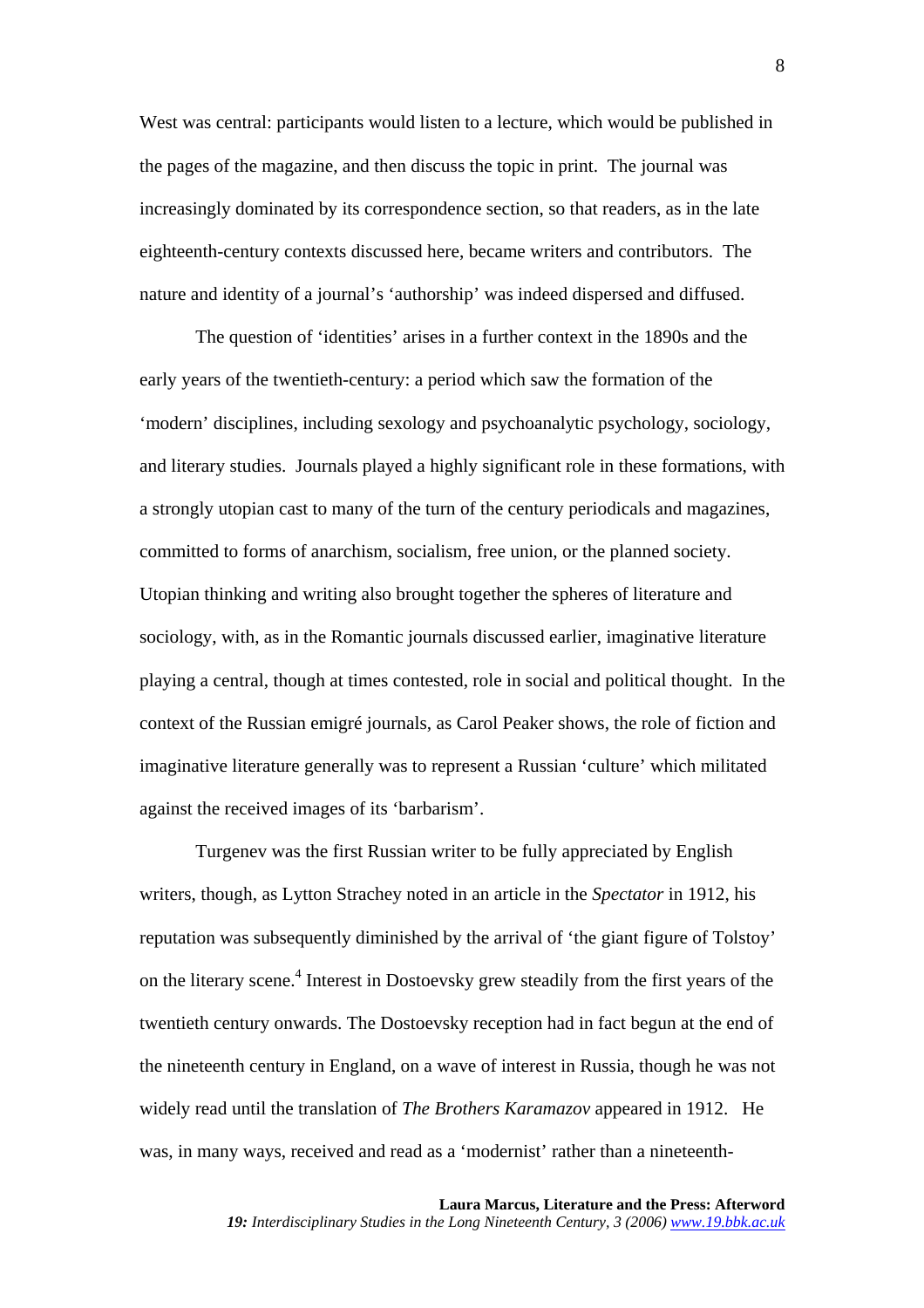century writer, absorbed into the new cultural renaissance, along with psychoanalysis, Bergsonism, and post-impressionism. Russian culture and literature was also central to the journals and 'little magazines' of the modernist period, including the *New Age* and T. S. Eliot's *Criterion* in its first years, which published material by Dostoevsky, Tolstoy and Andreev. The Dostoevsky contribution (the Virginia Woolf-S. S. Koteliansky translation 'Plan of the Novel, "The Life of a Great Sinner"') was, Eliot wrote to Koteliansky, 'the most important thing in no.1' of the *Criterion*.<sup>5</sup> [T](#page-9-4)he seeds of this reception were undoubtedly sown in the emigré journals of the turn of the century.

Imaginative writing was also an extremely important feature of the feminist journals, *Shafts* among them, and it is indeed the case that feminism, perhaps more than any other political movement, has used literary texts to make and disseminate its meanings. The role of literature in the periodical press took on new dimensions in the early twentieth century, as journals such as the *Freewoman* were increasingly governed by literary contributions, becoming almost entirely literary by the point of its remaking as the *Egoist*. The relationship between its feminism (anti-statist, nonsuffrage, anti-parlimentarian and free-thinking) and the literary and artistic avantgarde became increasingly attenuated, as egoism and imagism started to pull apart. The place of the literary (and of avant-garde literature in particular) was thus perhaps a more acute and troubled issue in the early twentieth century than in nineteenthcentury periodicals, but it may also echo the contested and difficult place of the literary in Romantic and Revolutionary contexts.

Recent research and writing on modernist magazines, and modernist literature more generally, has focused on their uses of the machinery of modern commercial culture and the emergent mass media, with manifesto-making, advertising and